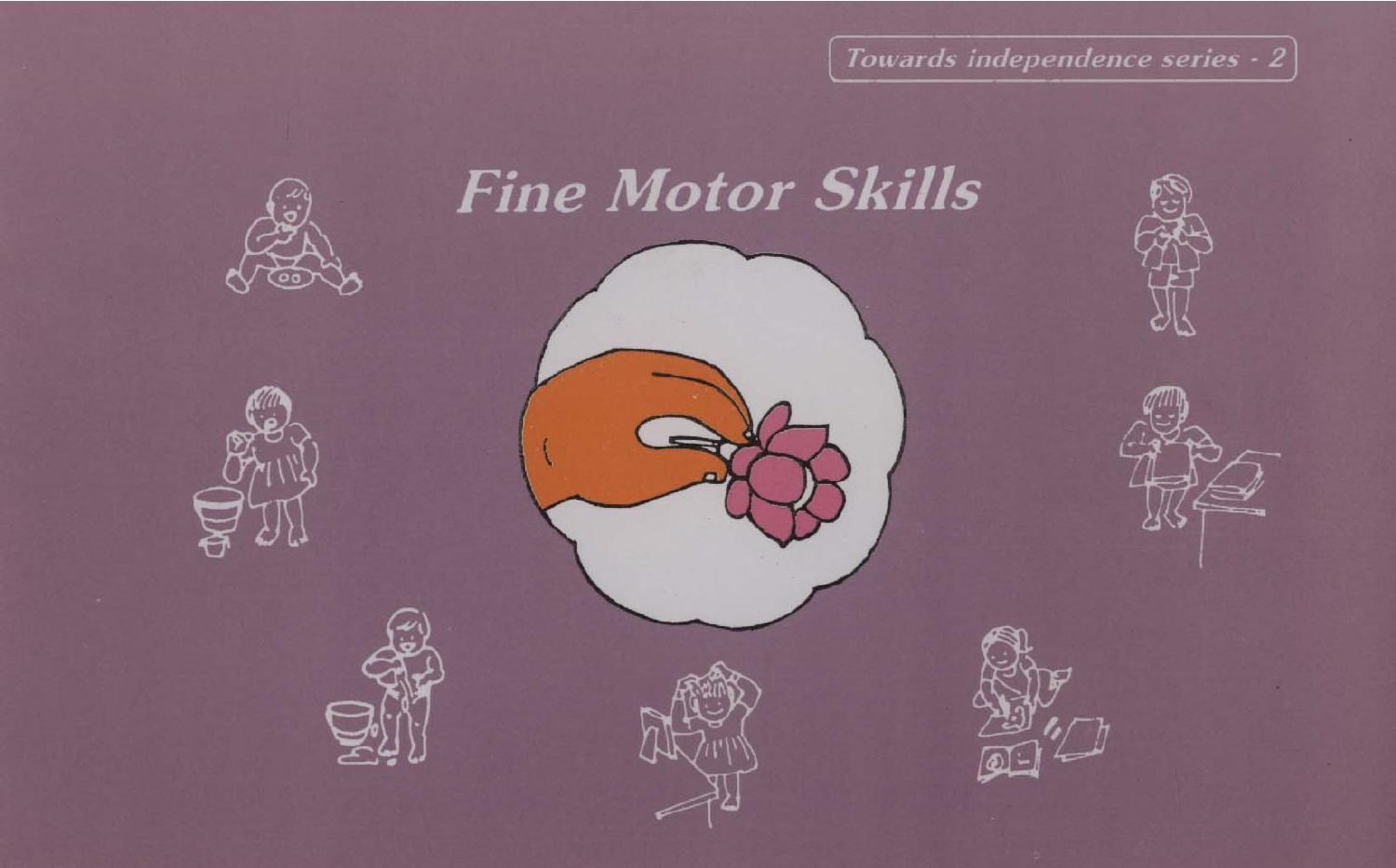# Fine Motor Skills

Towards independence series -2

(Funded by UNICEF)

National Institute for the Mentally Handicapped

(Ministry of Welfare, Govt. of India) Manovikas Nagar, Secunderabad 500 009. A.P. India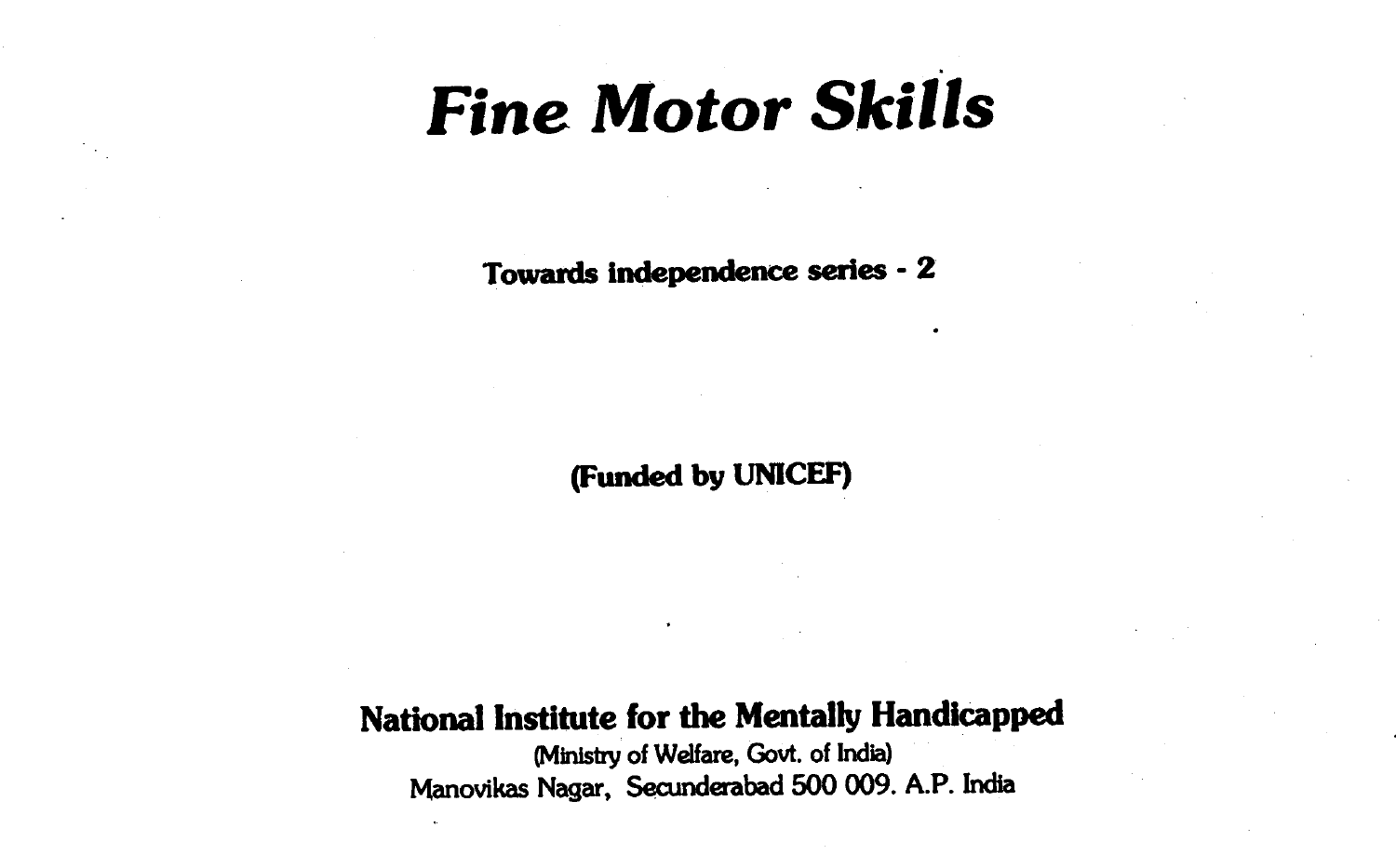Copyright © National Institute for the Mentally Handicapped, 1990 All rights reserved. Reprint 1996

 $p$  and  $p$  and  $p$ 

Reprint 2001

Artist : K. Nageswar Rao Printed at : Sree Ramana Process, Secunderabad. Hello : 7811750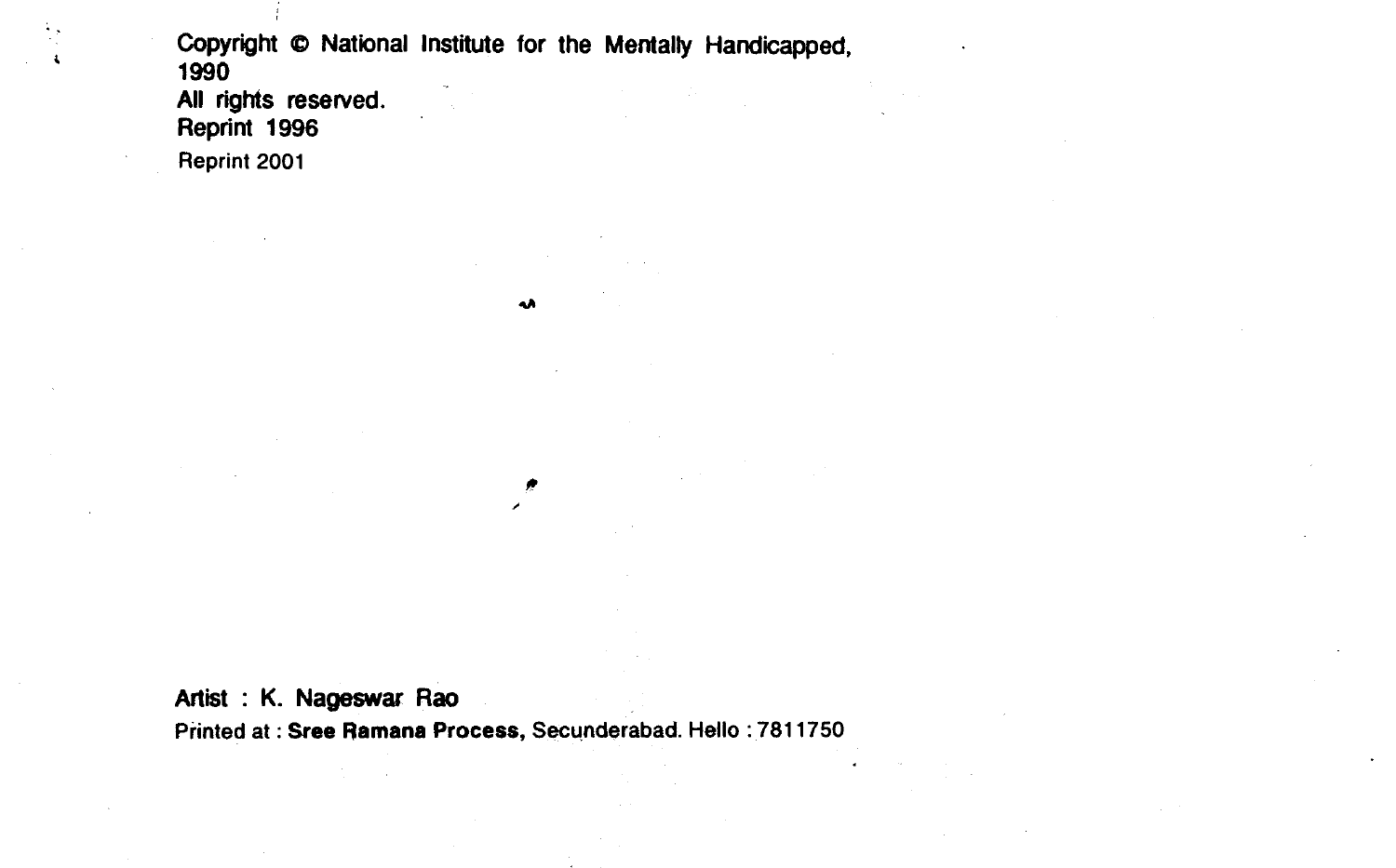## What do you mean by fine motor skills?

Activities that involve accurate and efficient use of, mostly the hands and fingers, are Called fine motor skills.

## Why are they important?

Every activity of daily life involves the fine motor component. Hence, tine motor development is vital for independent living.

Examples given in the following pages clarify the above concept.....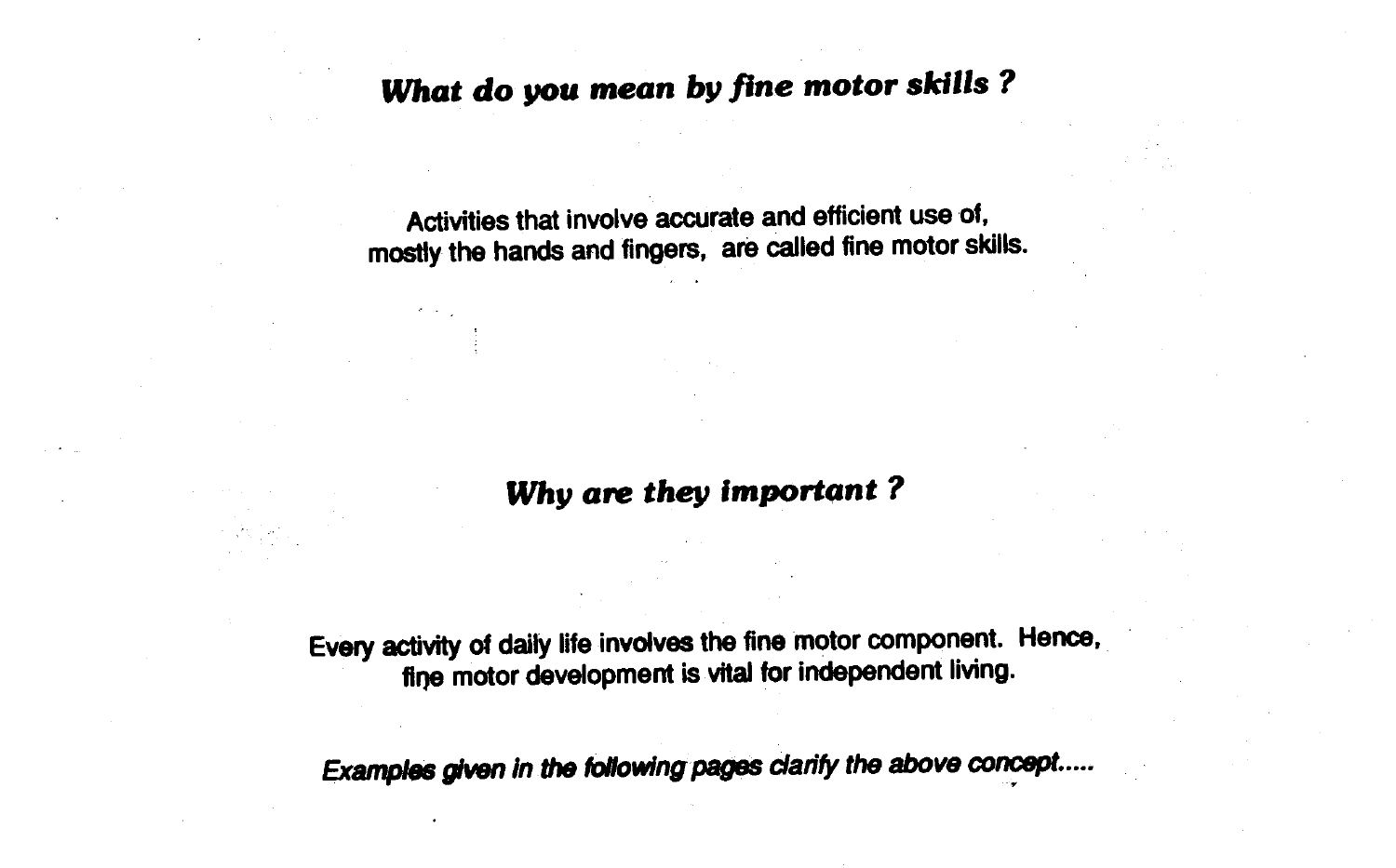## Some of the activities that involve the use of fine motor skills are...,





Eating... Dressing... Washing....





Brushing Teeth... **Bathing...** Bathing... **Bathing...** Grooming....



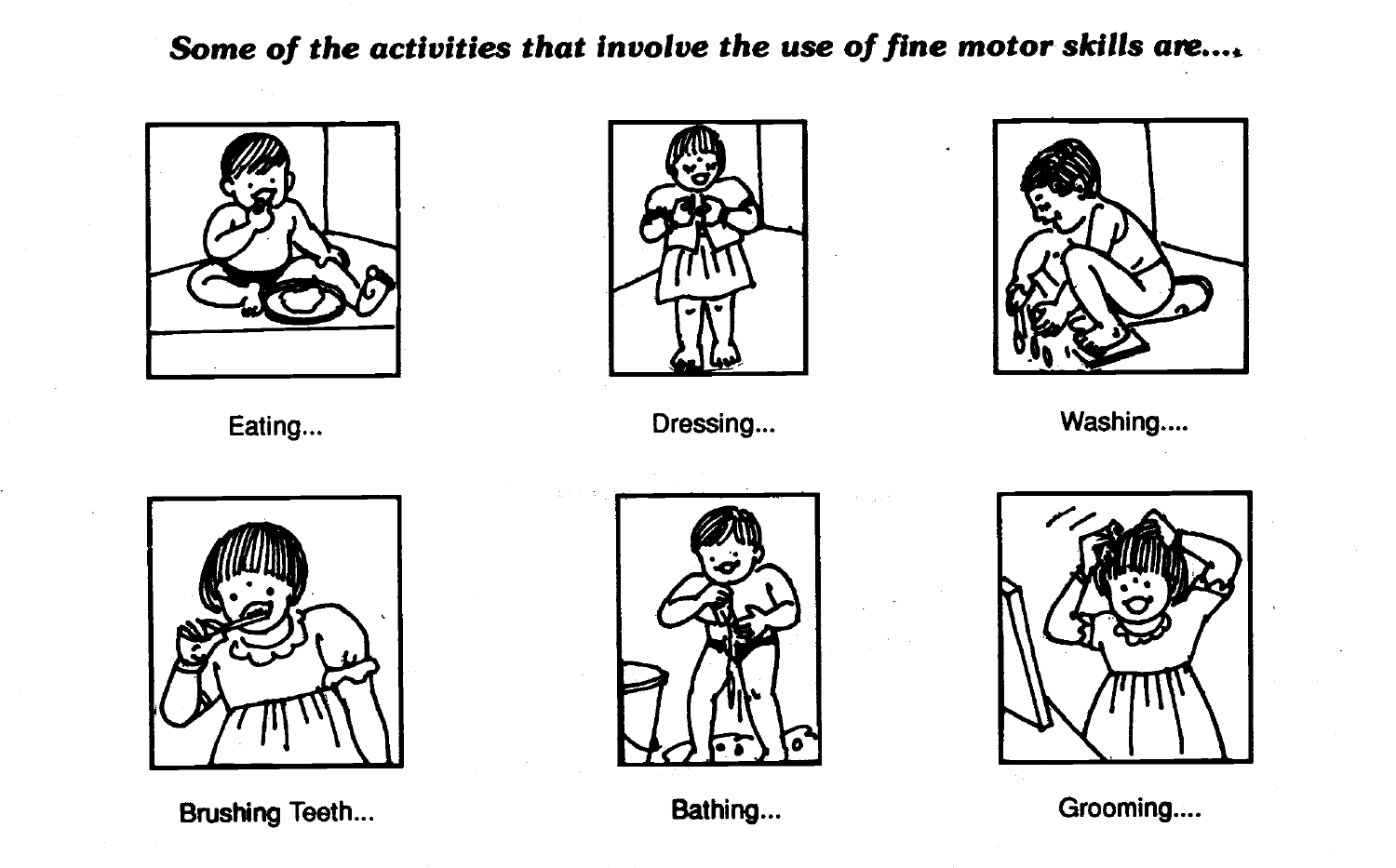





Opening doors... Turning on/off lights... Folding clothes...









Opening packets... **Playing with toys...** Art & craft activities...

and so on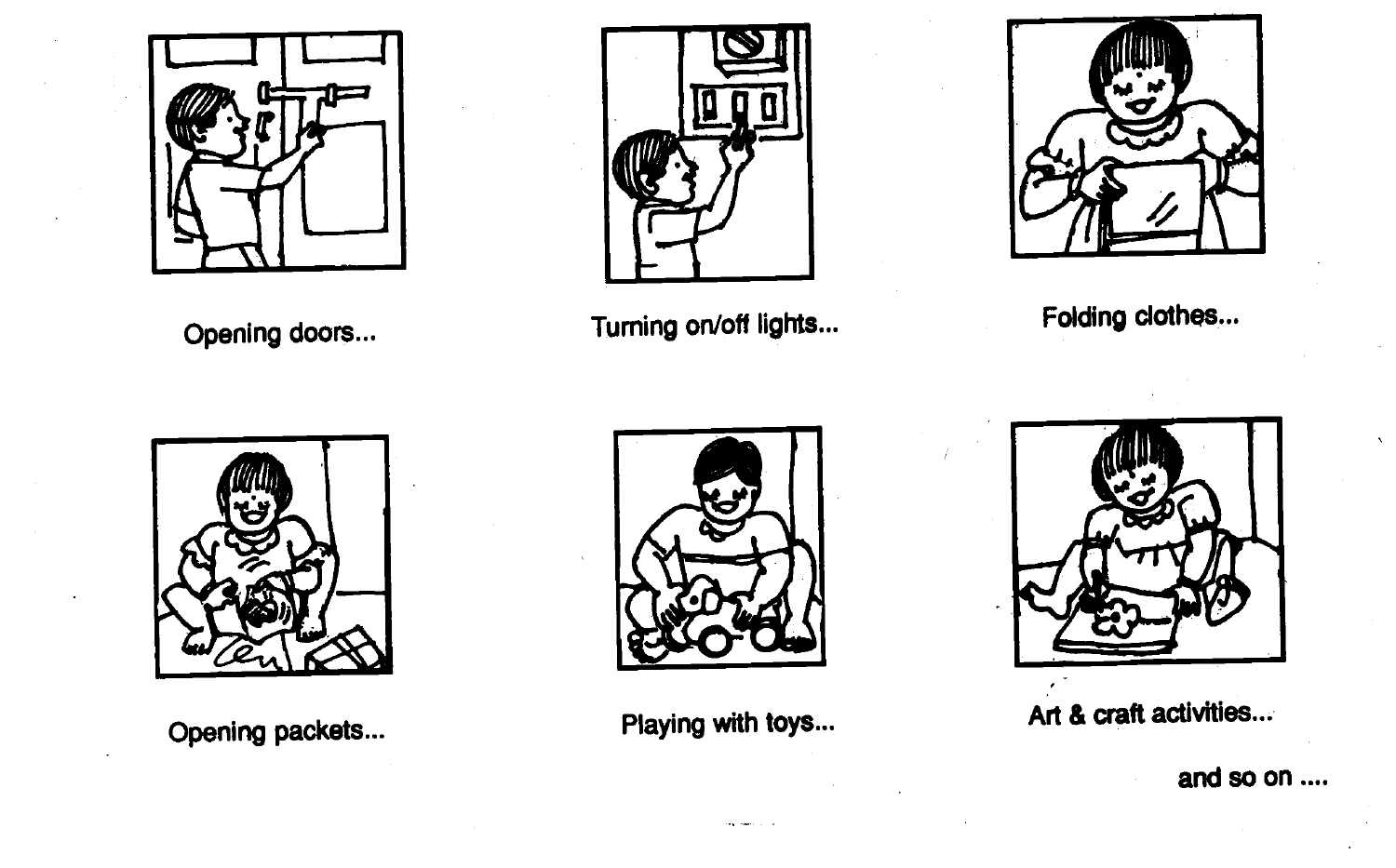Normal children develop fine motor skills during the natural course of development.

Delayed motor development is frequently found in children with mental retardation. Hence, the need for special, conscious, and systematic efforts to enhance fine motor development in such children.

**IMPORTANT:** 

Development proceeds sequentially.

An example of fine motor developmental sequence....

.... reaches for objects, holds objects, picks up objects, releases them, uses both hands simultaneously, and so on...

Ascertain what the child can currently do, and gradually proceed further in a step-by-step manner.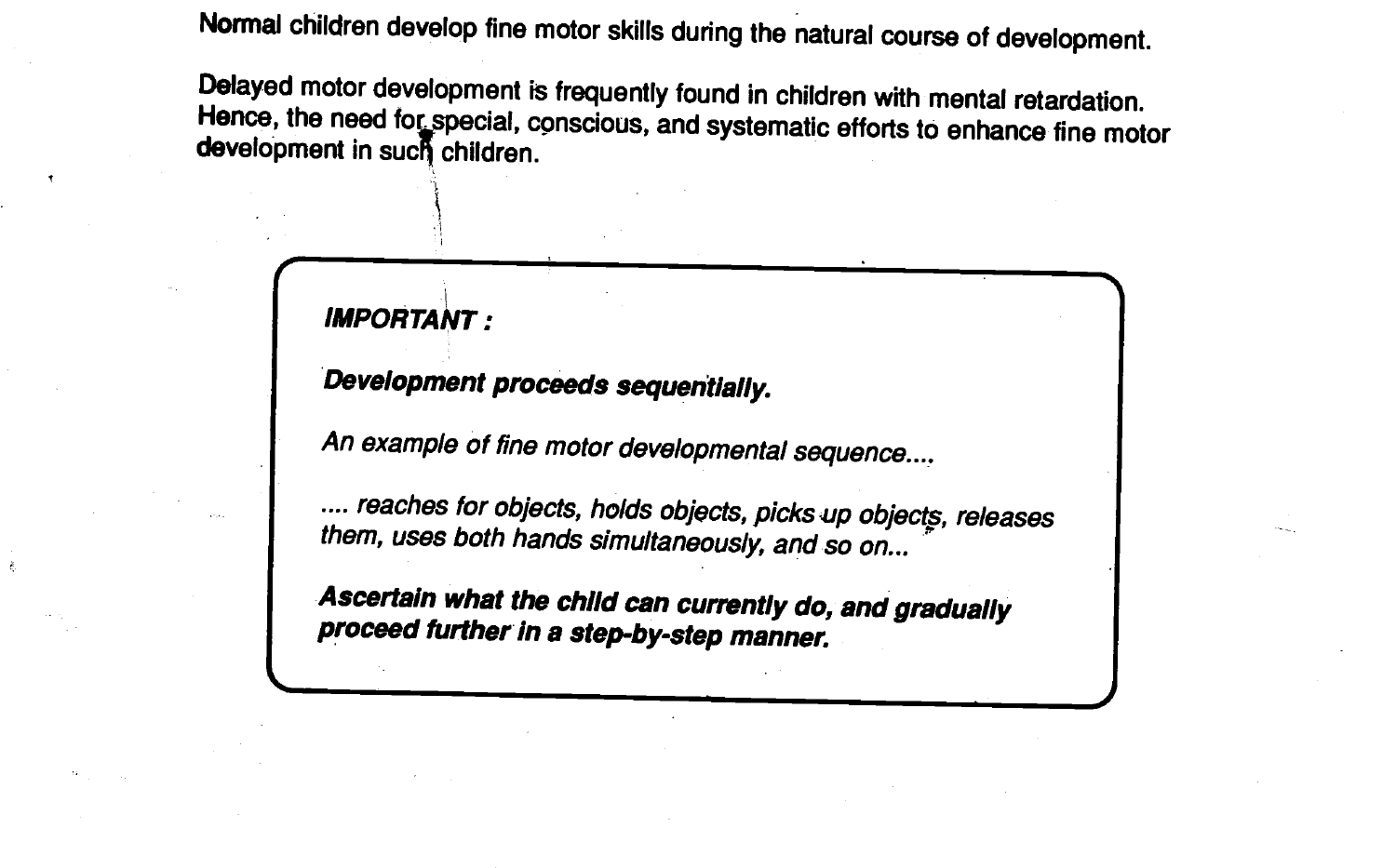# (REACHING FOR OBJECTS)



Place a toy of his interest in front of the child. Hold his hand and bring towards the toy.

Next, leave his hand and allow him to reach for the toy, by himself.

Keep the toy a little away from the child and let him reach for it.

Make sure the toy is never far out of his reach.



For small babies lying on the stomach provides more opportunity to explore the environment than lying on the back. Give him more chances to roll over and lie on the stomach.

This will also provide him opportunity to reach for different objects.

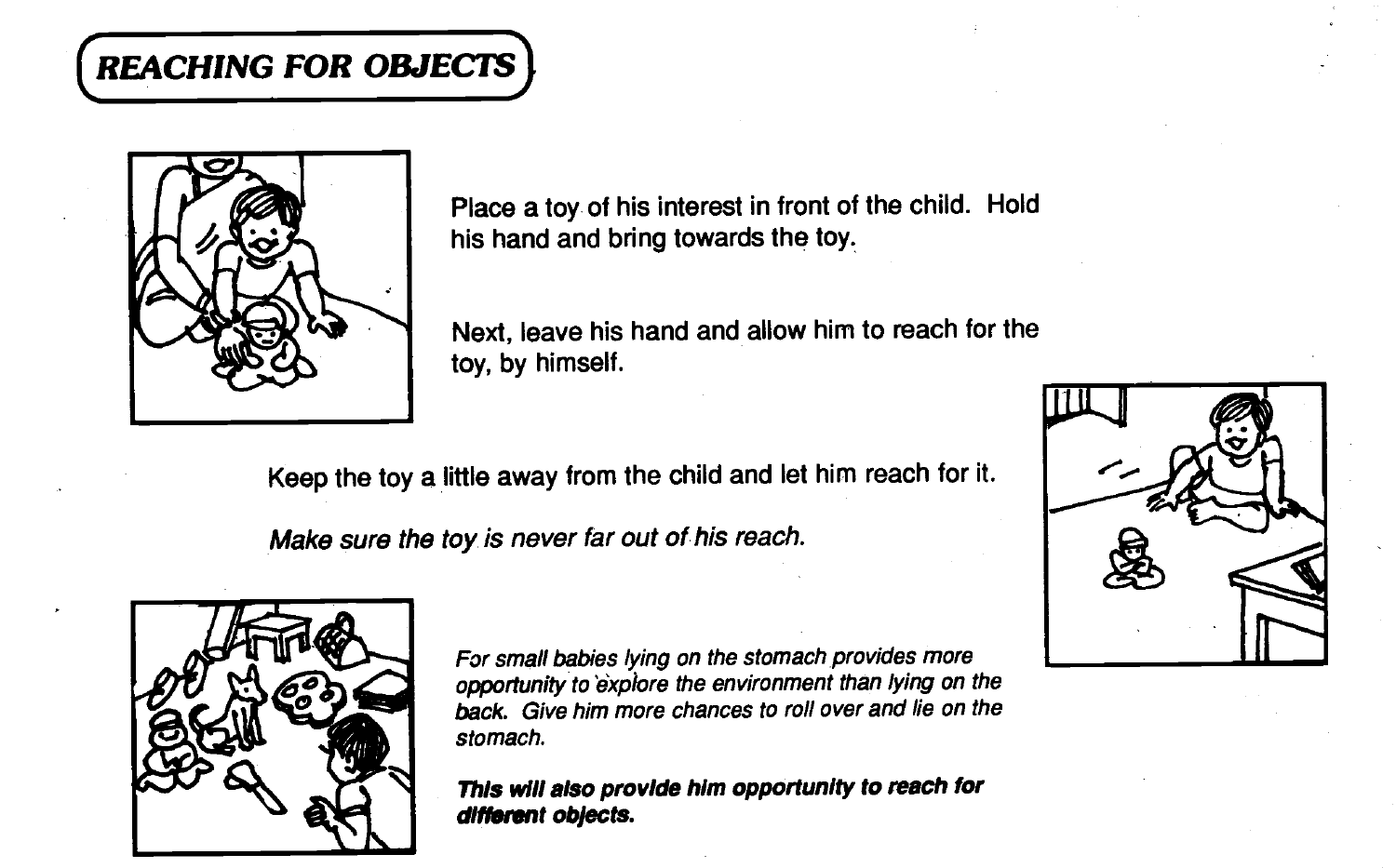Encourage the child to touch, feel and handle as many different shapes, surfaces, and substances, as possible. The idea is to "tempt" him to explore for himself with his hands.

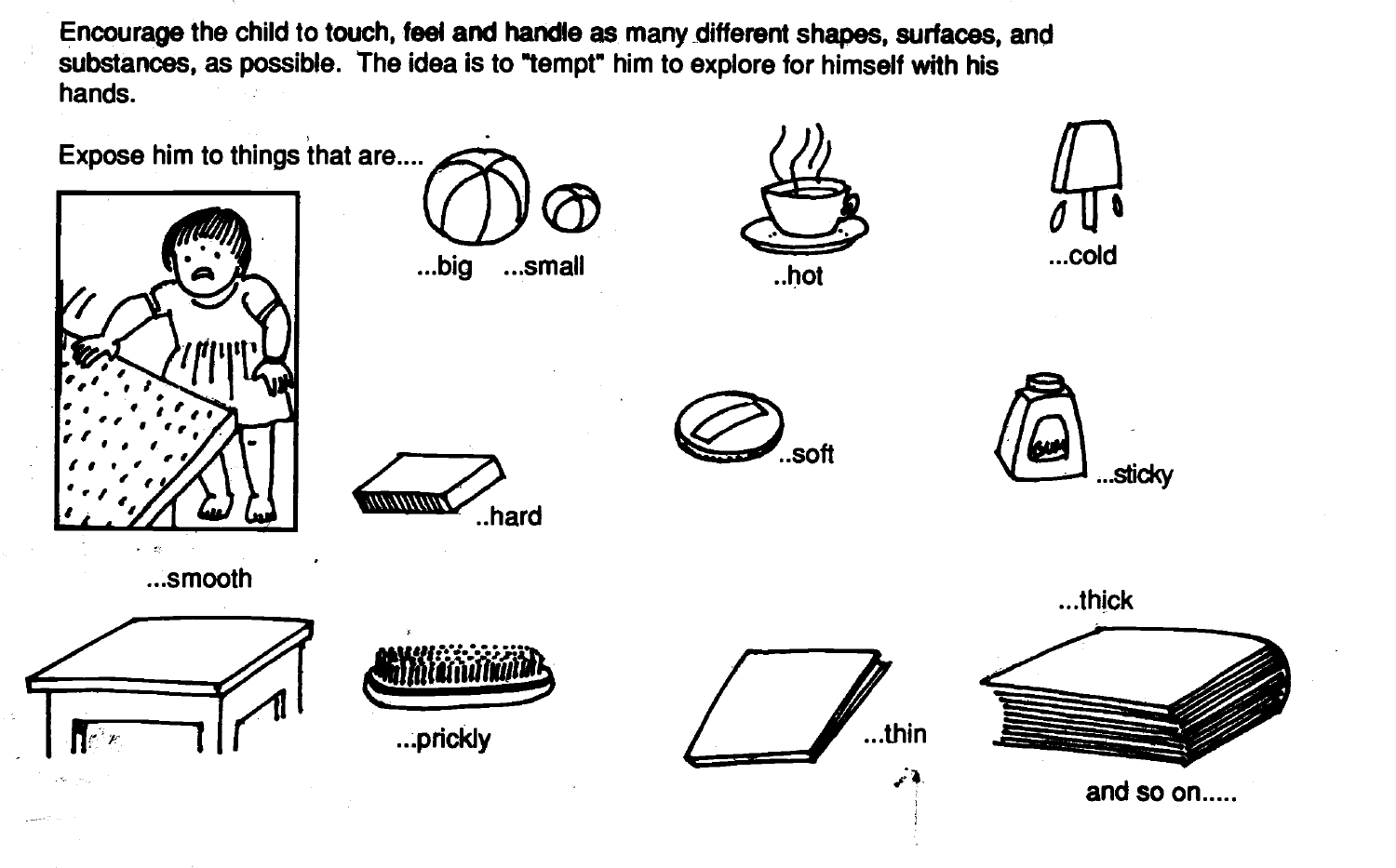# **GRASPING OBJECTS**



Initially, keep an object in the child's hand or hold it very near to him, so that he feels, grasps and explores it.

Hold a biscuit/fruit in front of the child. Encourage him to take it.

Play with the child when he is playing with his toys. Show him his favourite toy and ask him to hold it.

PRAISE HIM FOR HIS EFFORTS



Next, try to get him to hold two objects, one in each hand.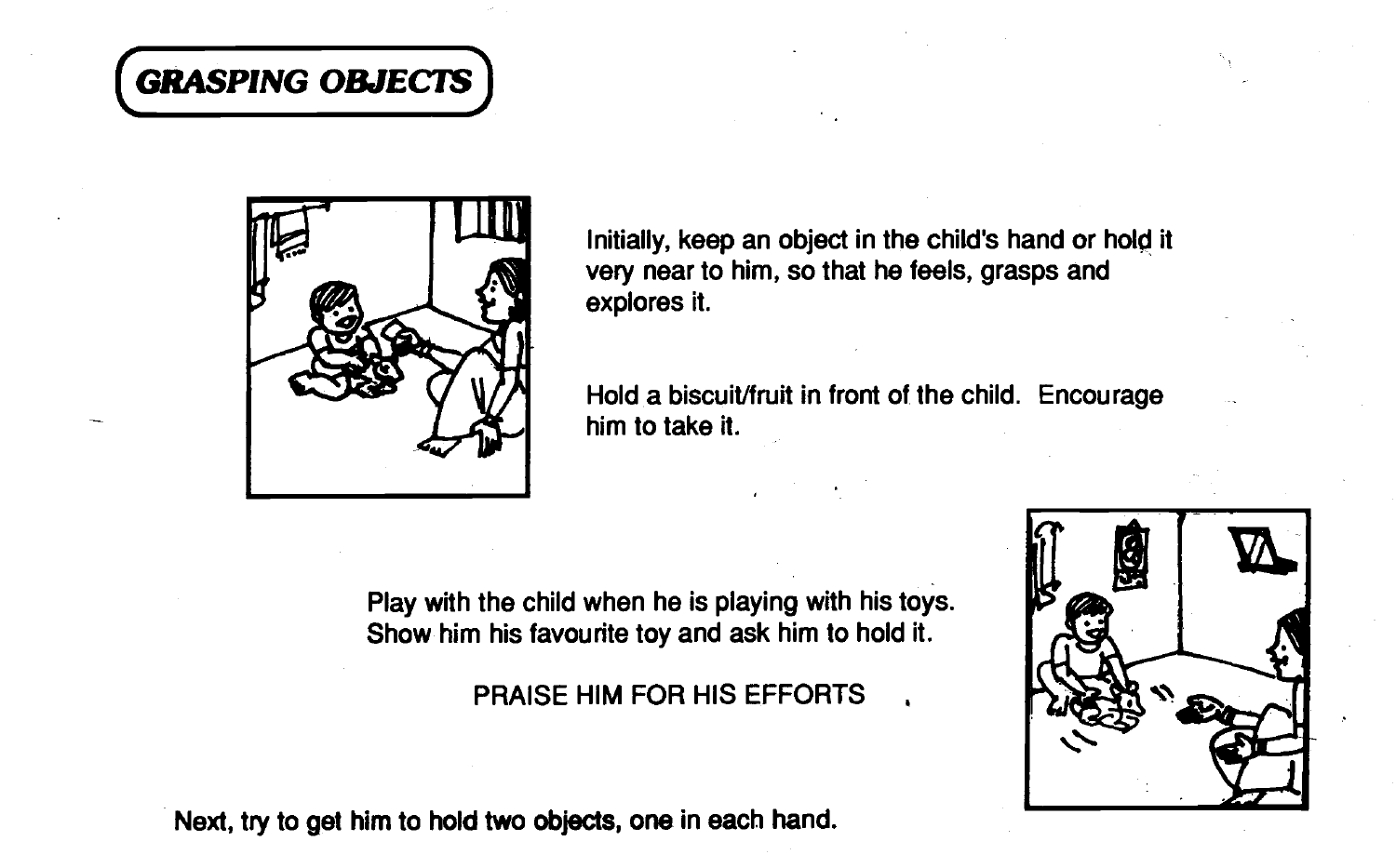Play games and sing rhymes with him that involve folding fingers such as....



"This little piggy went to market......"

"Five little clowns standing in a row...."

"Eensie Weensie spider...."

"Where is thumbkin....."



... and similar ones in other languages.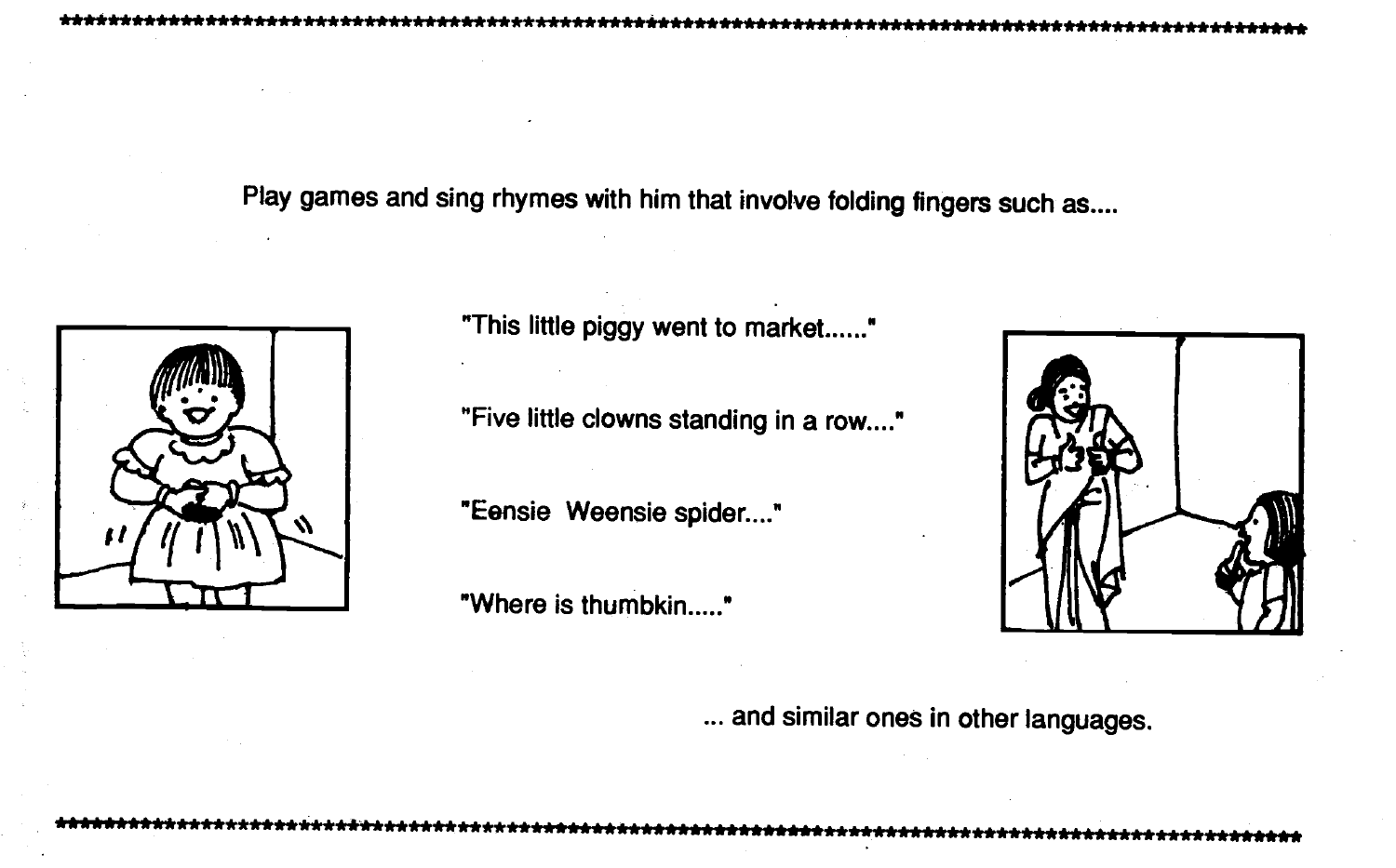## PICKING UP OBJECTS)

At first, the child can only pick up large objects with his whole hand.





As he develops, he will be able to pick up and hold smaller things with thumb and fingers.

To encourage this progress in the type of grasp, use longer and thinner objects, which will necessitate the use of thumb and fingers.

Activities involving hand movements can be done better in some positions<br>than in others. Find out which position suits your child best. Activities Involving hand movements can be done better In some positions than In others. Find out which position suits your child best.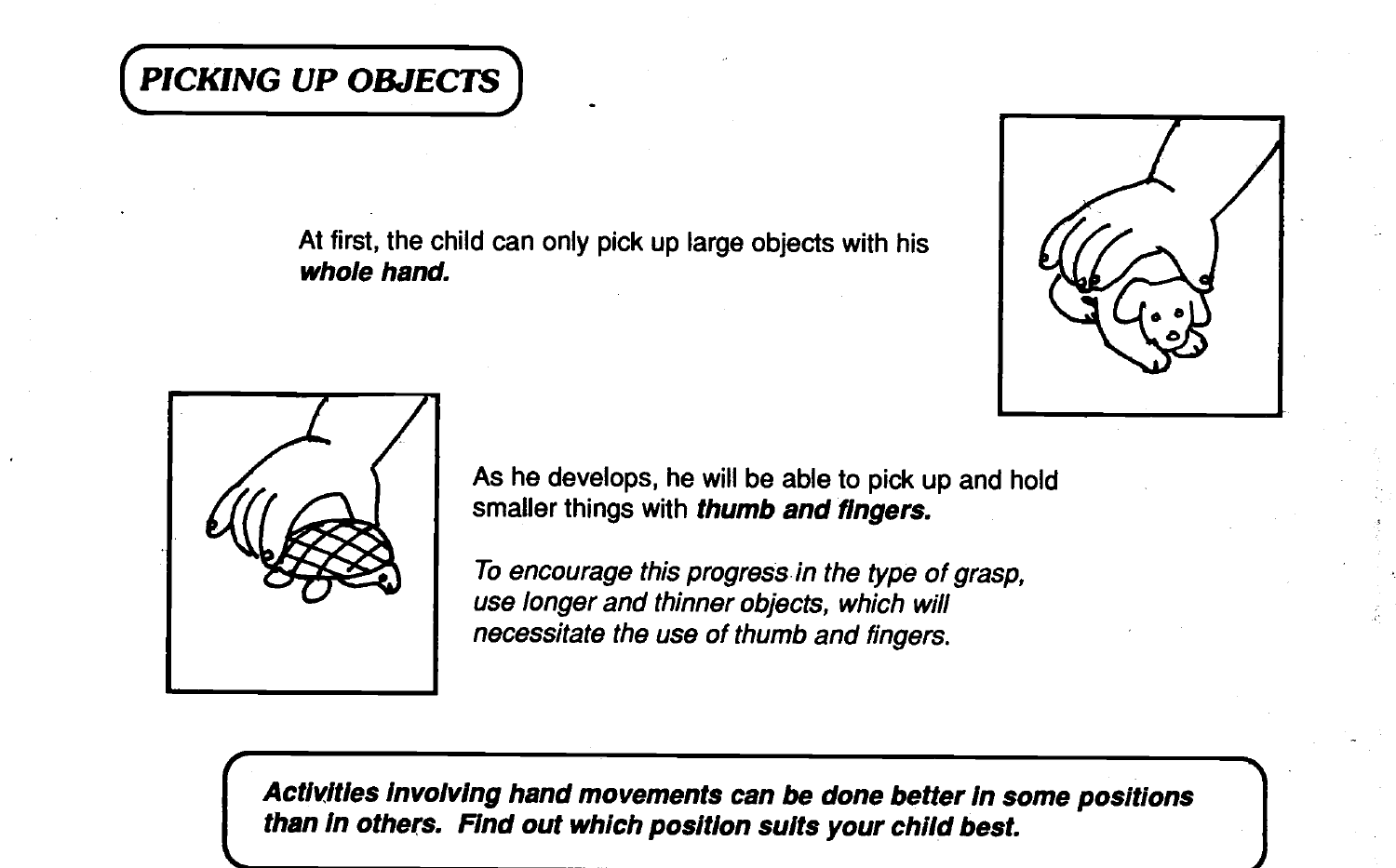Teaching thumb and finger grasp....

Imagine a situation in which you want to teach the child to pick up a single marble, from a bowl full of marbles....



In the initial stages, assist the child physically in opening his fingers,



closing his fingers round the marble,

and



Take the child to a field where there are flowers that may be picked.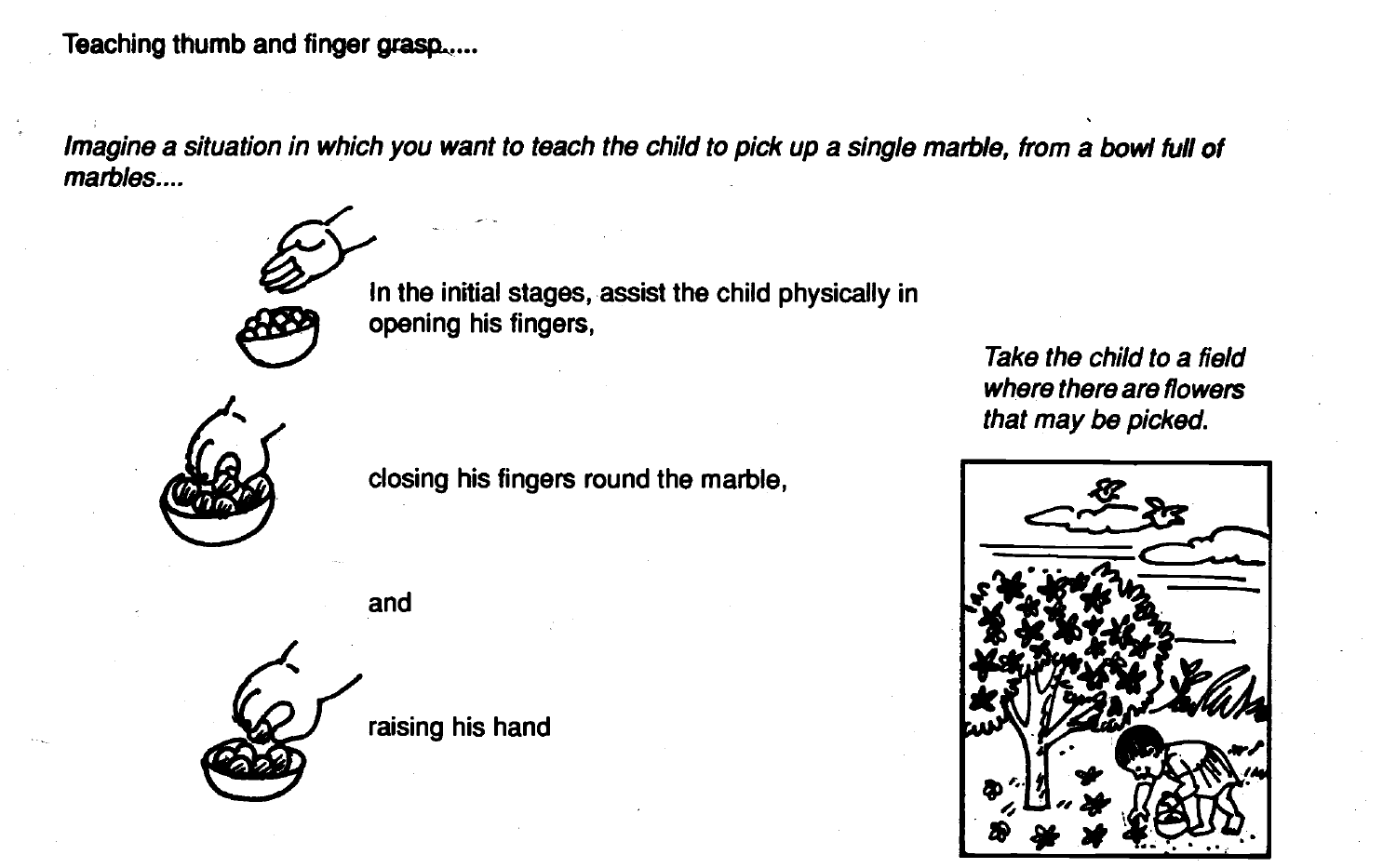Try to make up little games to encourage the child to pick up objects. You will need to use a lot of imagination, but it will be worth it !



Play a 'matching game' in which you place a set of objects in front of you and a duplicate set in front of the child. You pick up and hold an object, and the child must pick her duplicate object and hold it up.

Play 'hiding the object'. Place several objects in front of the child. Tell him that he has to pick one up and hide it in his hand, while you look away. Then you guess what he has in his hand.

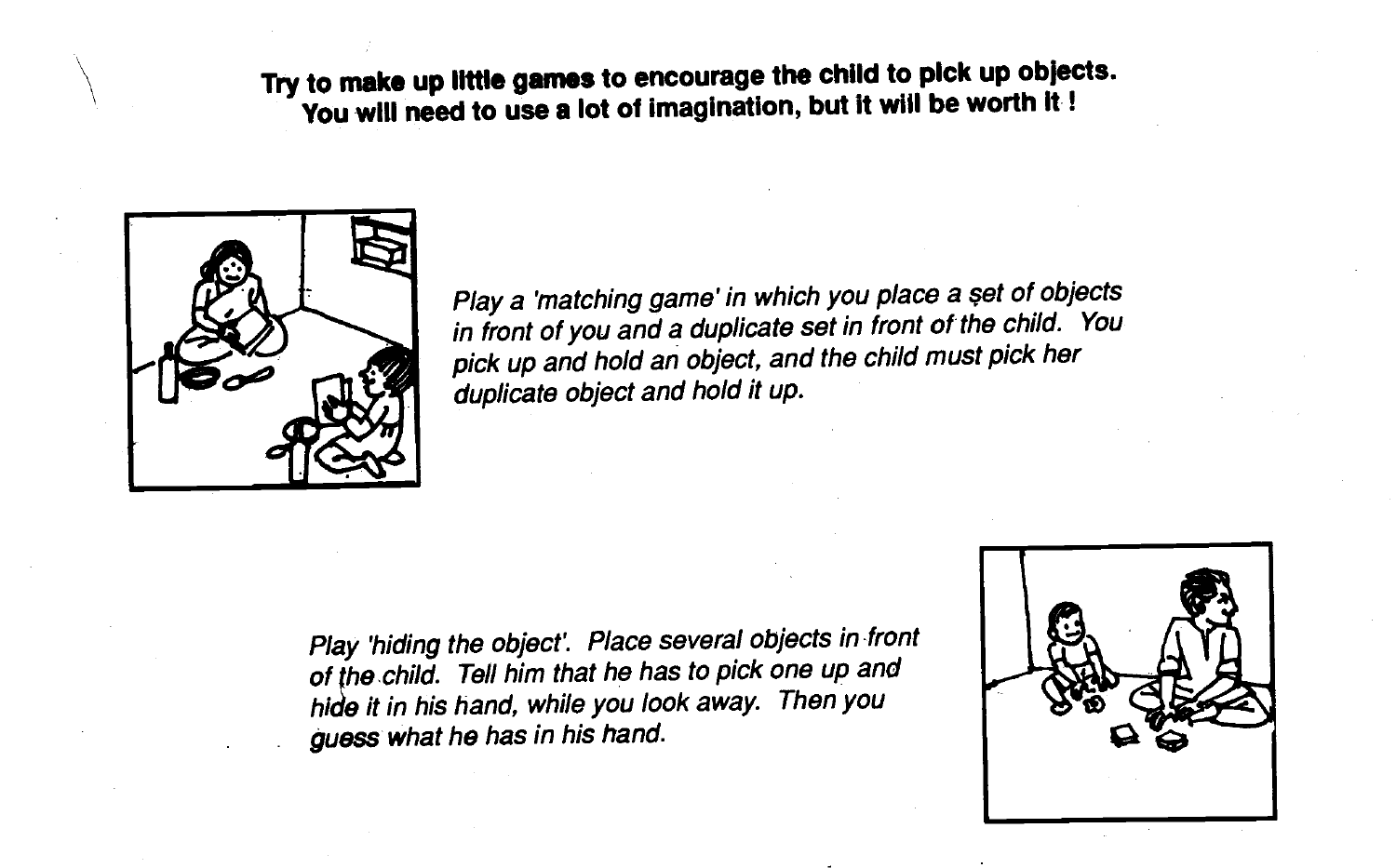The next step will be to teach him to pick up objects with the thumb and index finger only.

Collect seeds, marbles, beads into a bowl. Ask the child to pick the objects one by one and transfer them into another bowl.

Demonstrate putting thumb and index finger together to hold an object.



This exercise will also help him in learning to release objects.

time, give importance to the interest of the child. Have the child perform the activity repeatedly, rather than performing an activity one time and quickly moving on to the other. At-the same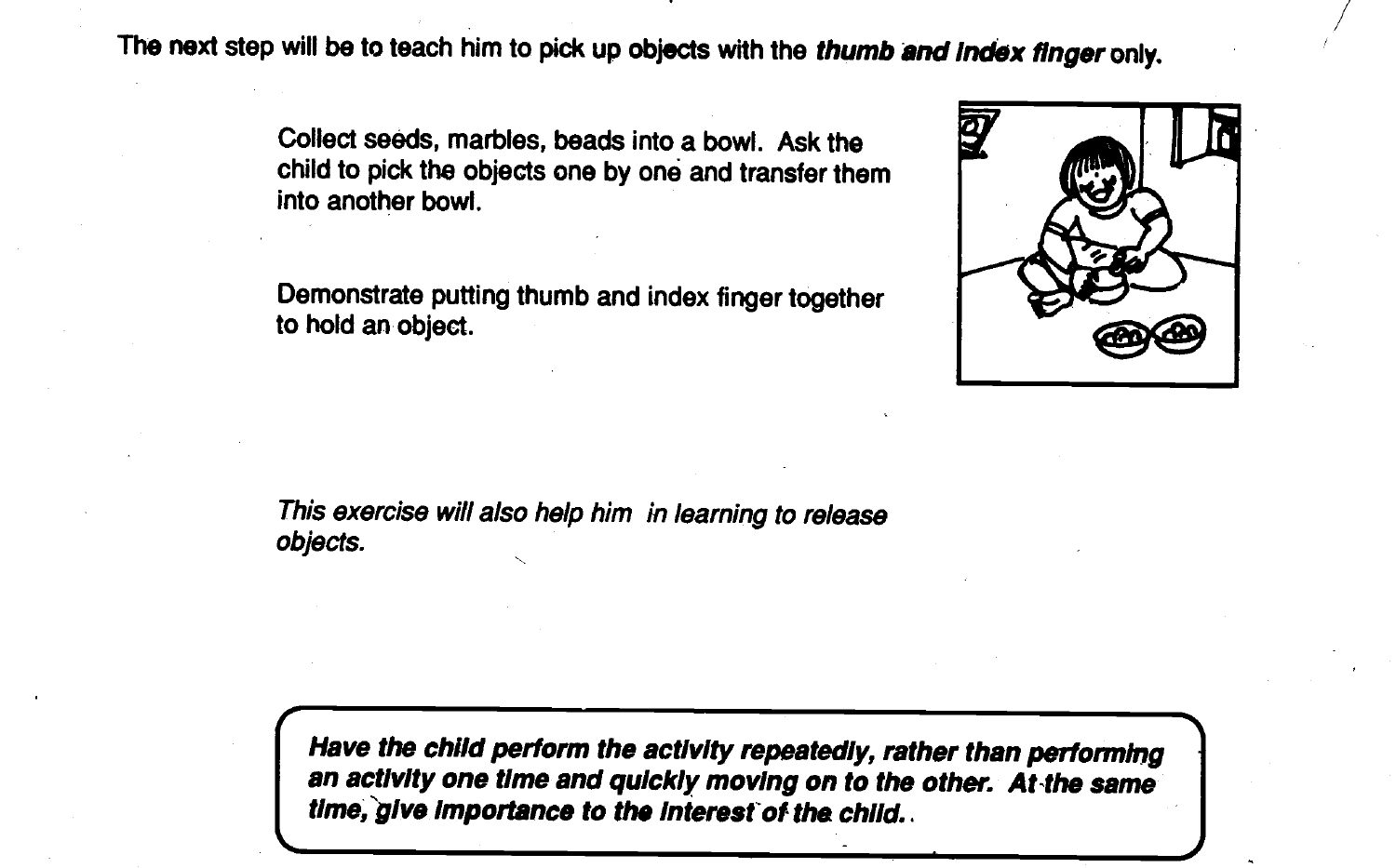## USING BOTH HANDS SIMULTANEOUSLY

Let the child practice...



 $\mathbf{I}$  i) holding an object with one hand, while manipulating part of it with the other hand.

Eg. Peeling a fruit.

ii) holding an object with one hand, while manipulating another object with the other hand;

> Eg. Cutting pictures from a magazine, using scissors, in the case of an older child.

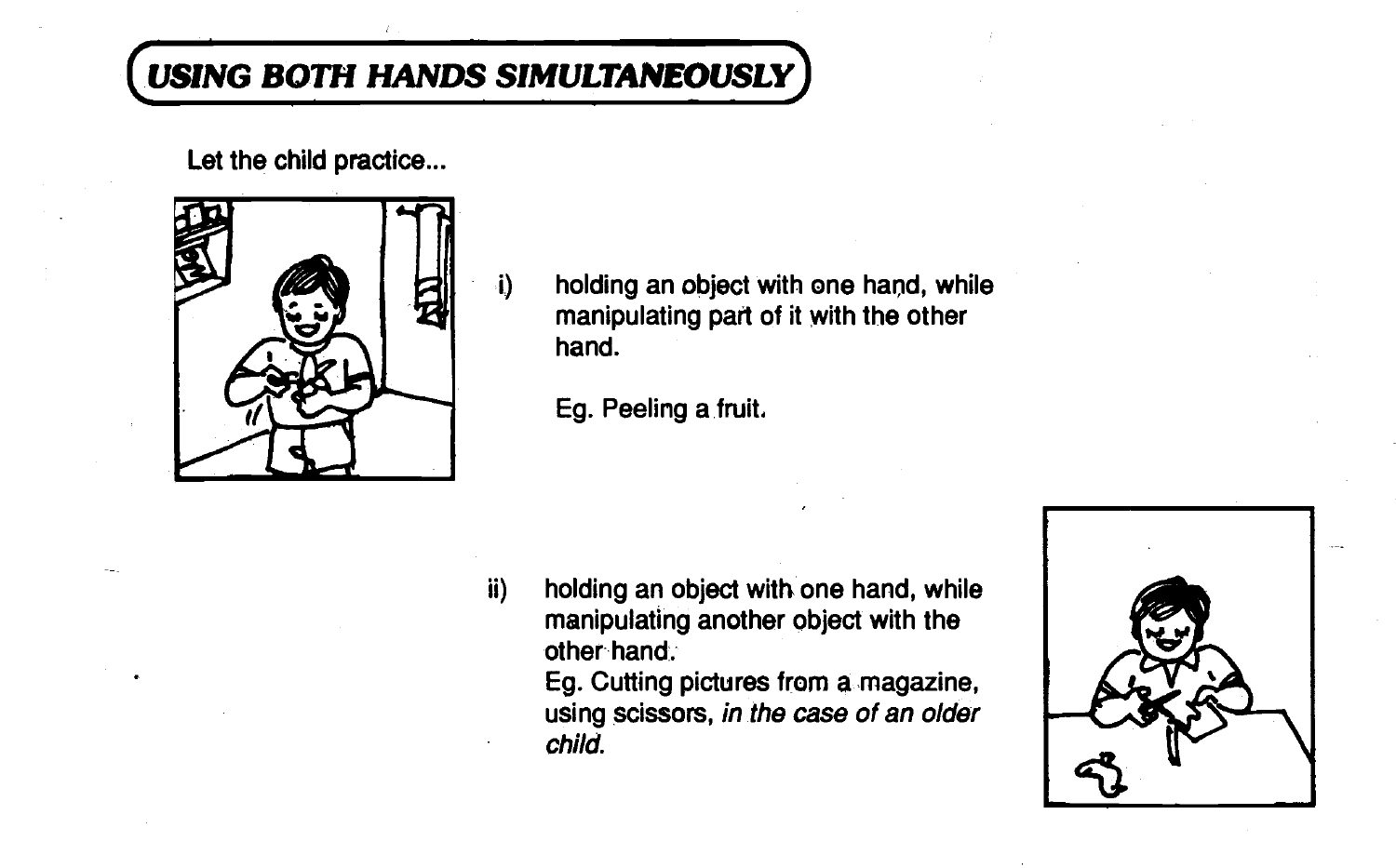

iii) using both hands simultaneously to manipulate a single object. Eg. Building towers using books, boxes, cards.

iv) using both hands simultaneously to manipulate two separate objects. Eg. Picking up and dropping items into cardboard boxes.

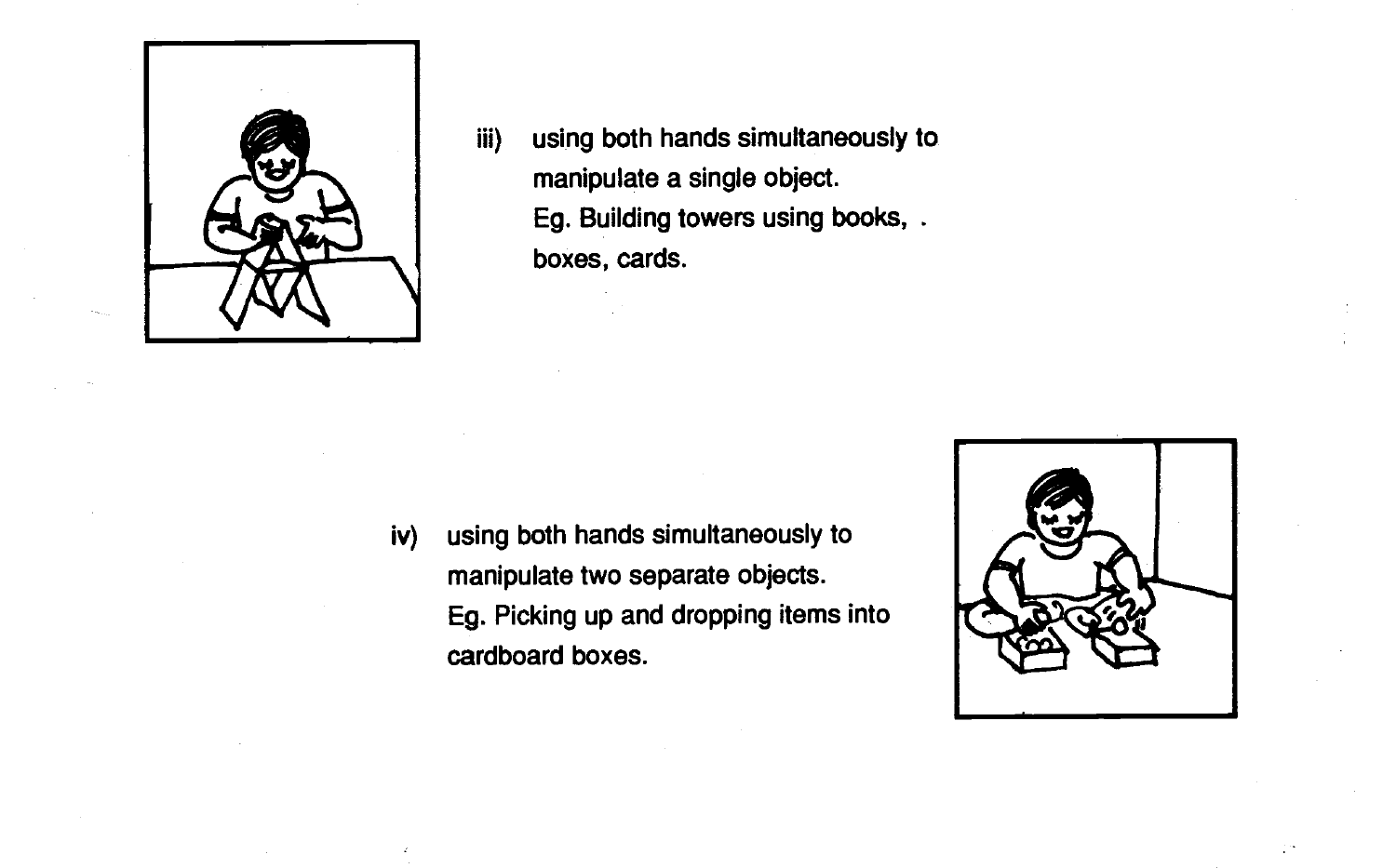Give the child a variety of opportunities to handle the things around him. Involve him/her as much as possible in activities of daily life.

Activities that are worth their contribution...

Activities of daily life -







Dough making Sorting vegetables Cutting vegetables Sieving flour

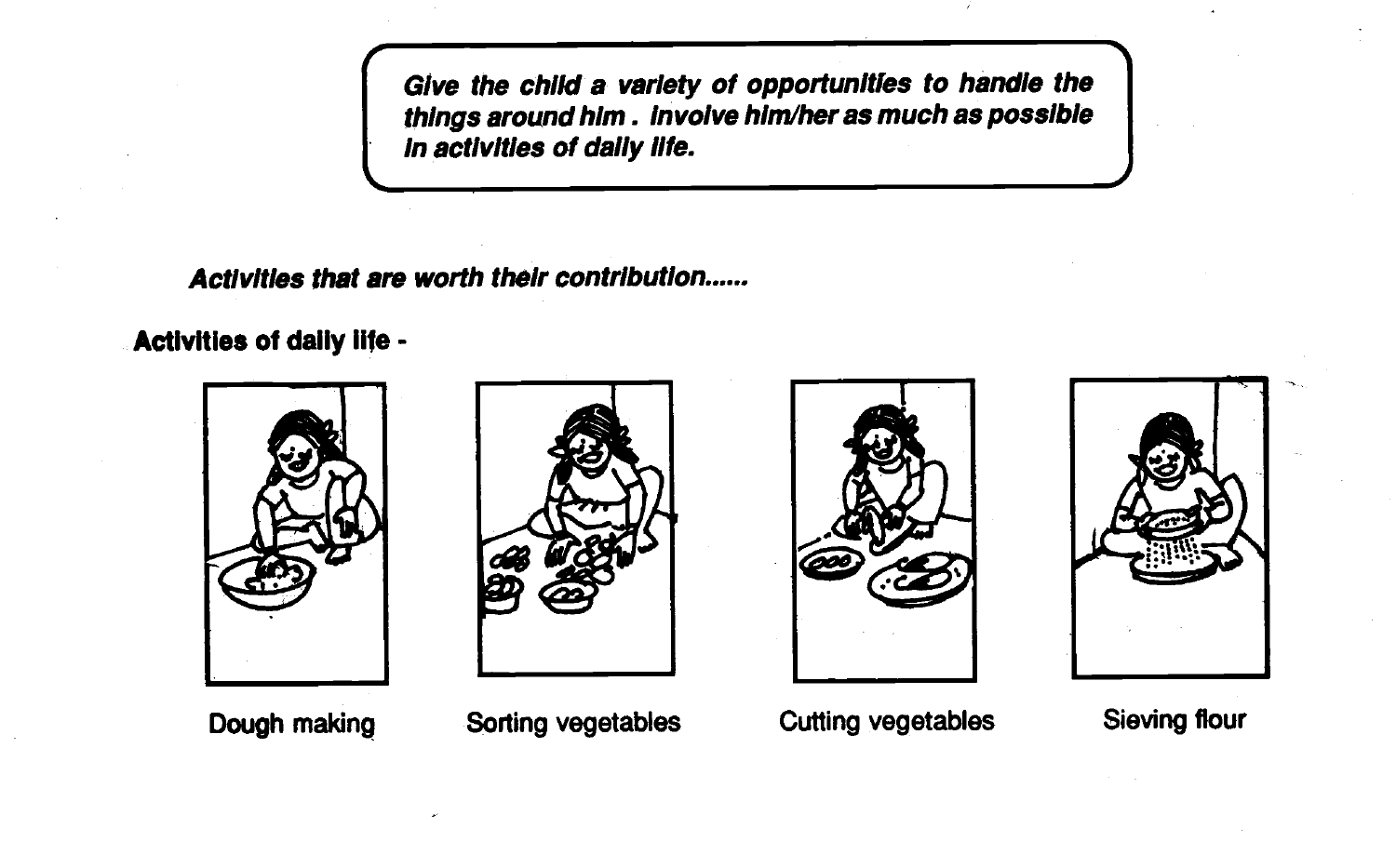







## Washing clothes Washing utensils

Dusting Sweeping









Mopping **Fixing cloth pegs** Watering plants

 $\sim 10^{-10}$ 

Sewing

 $\sim$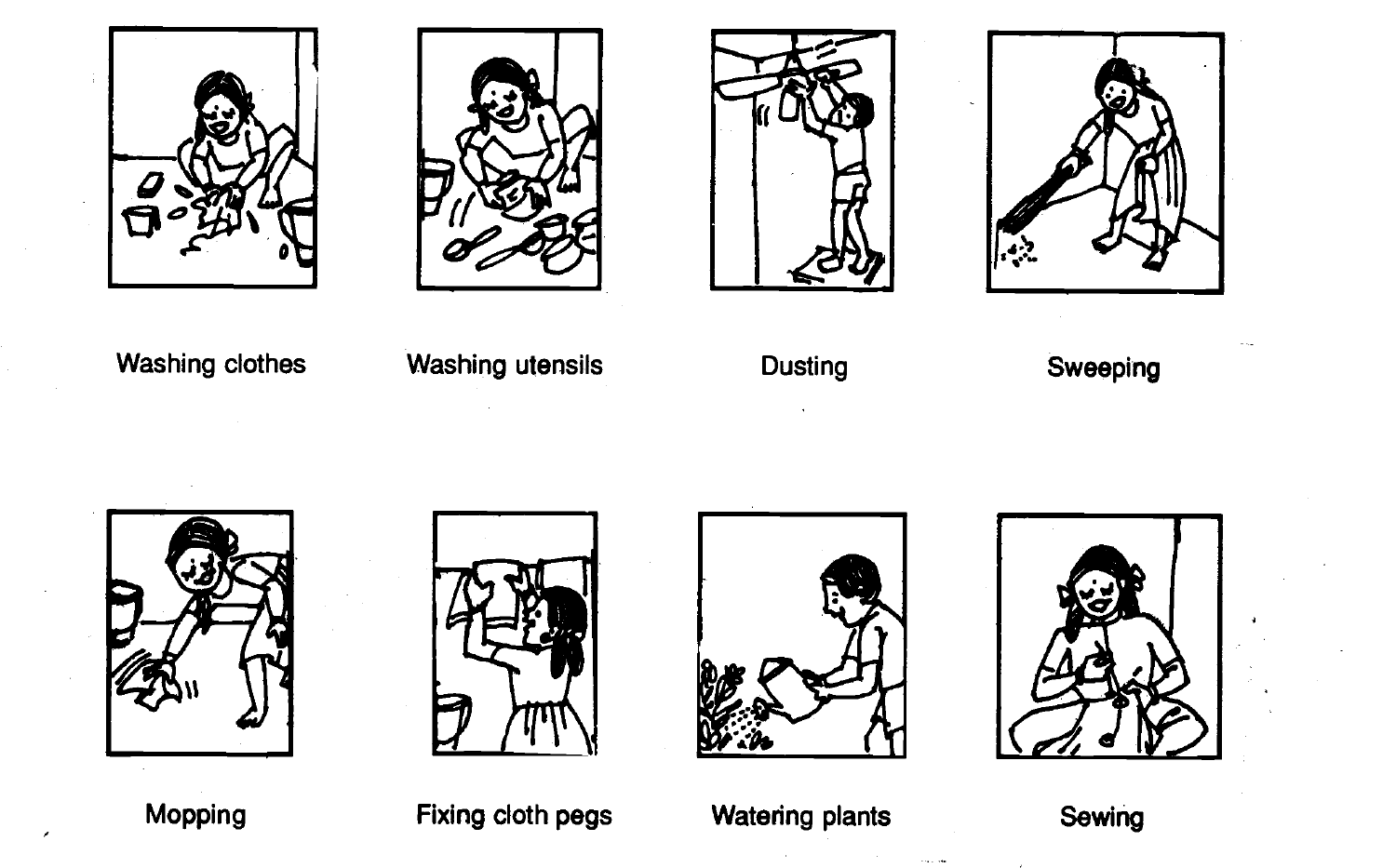## Other activities -









Painting Drawing Pasting Pasting Pasting Pasting Pasting Painting Paper







—1/2000

Stringing beads Clay modelling Building sand castles Flying kites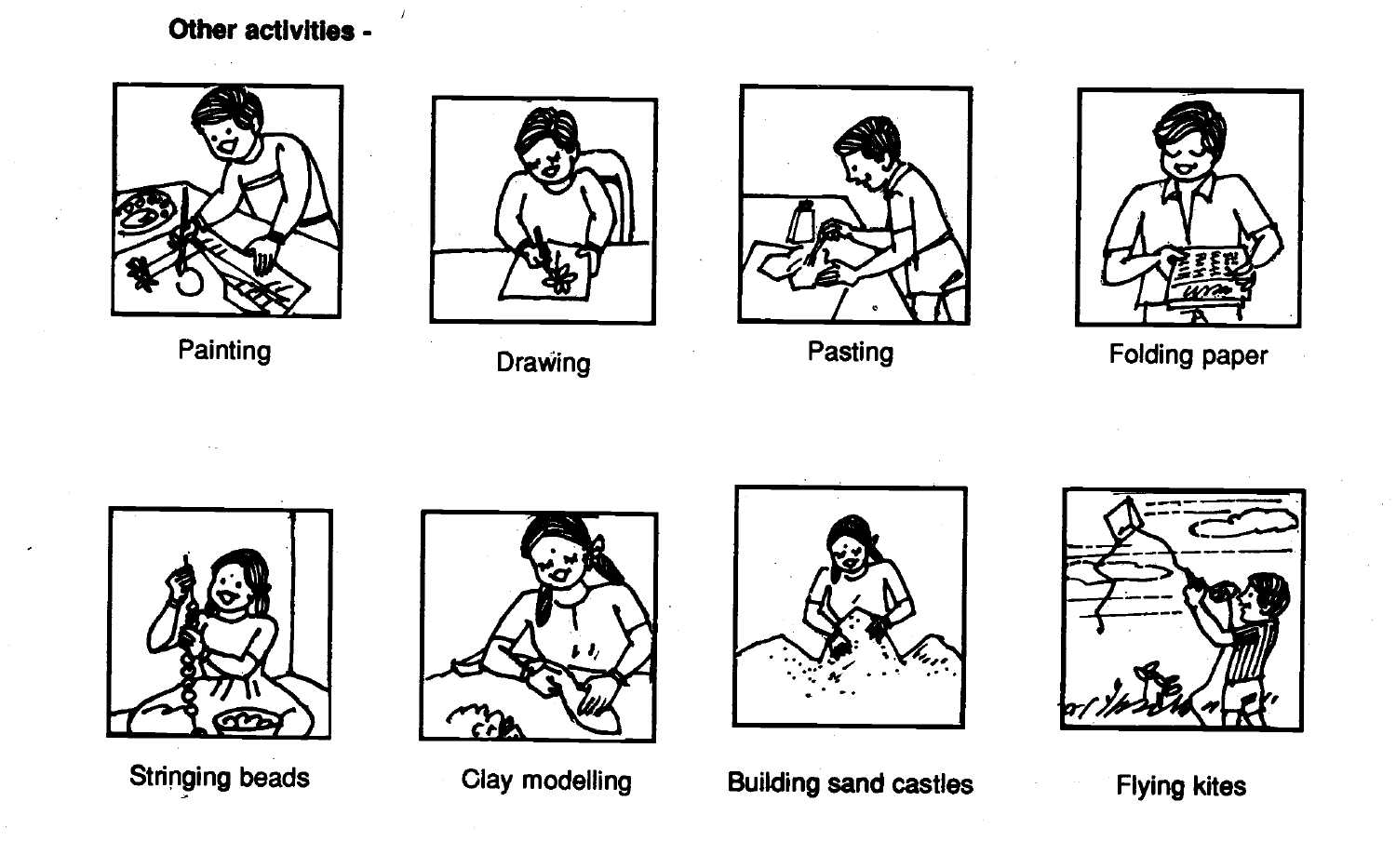Involve the child in certain customs performed during festivals, that facilitate

fine motor development as well as provide enjoyment to the child



... making rangoli.....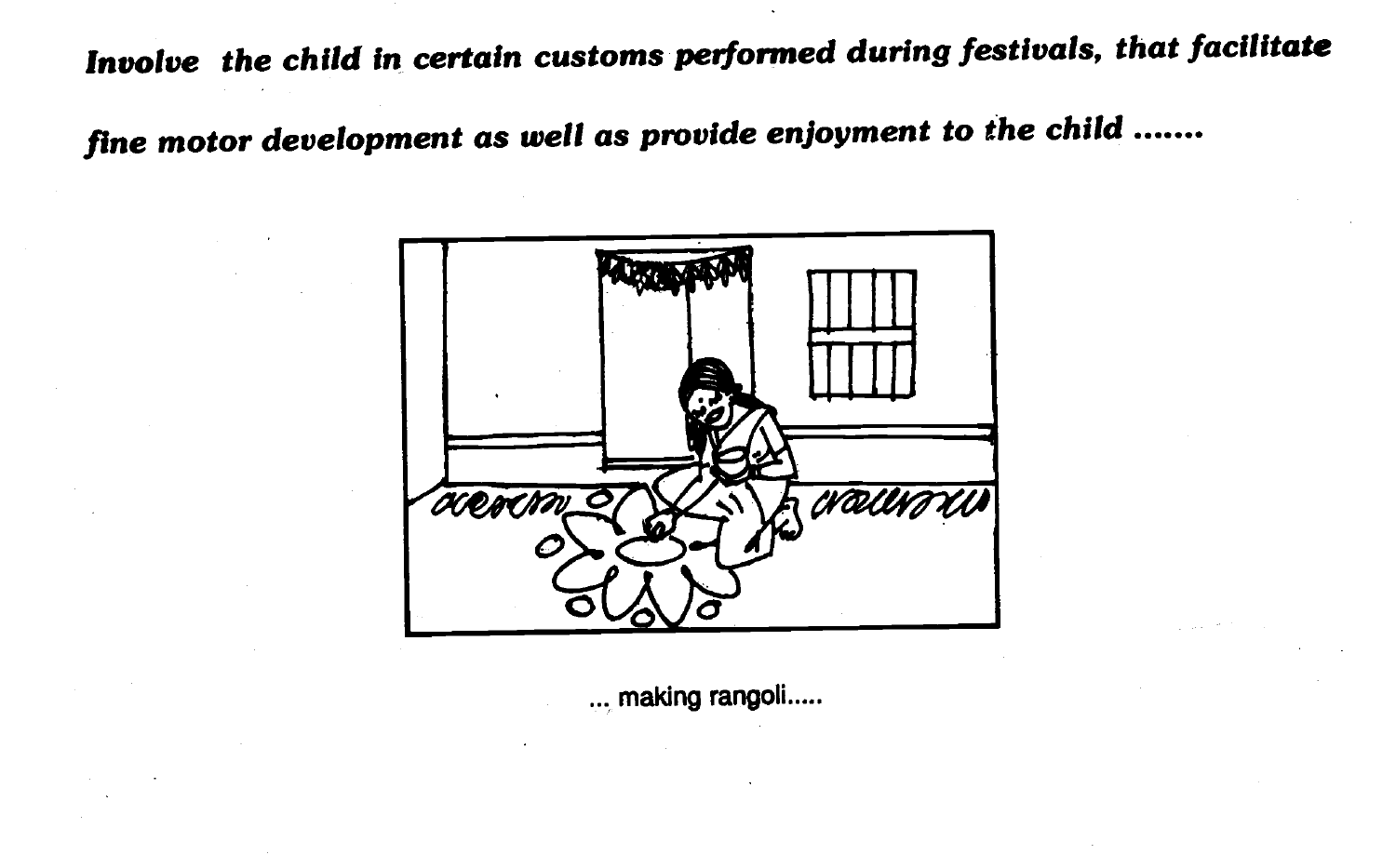

....playing holi using pichkaris (squeeze bottles).....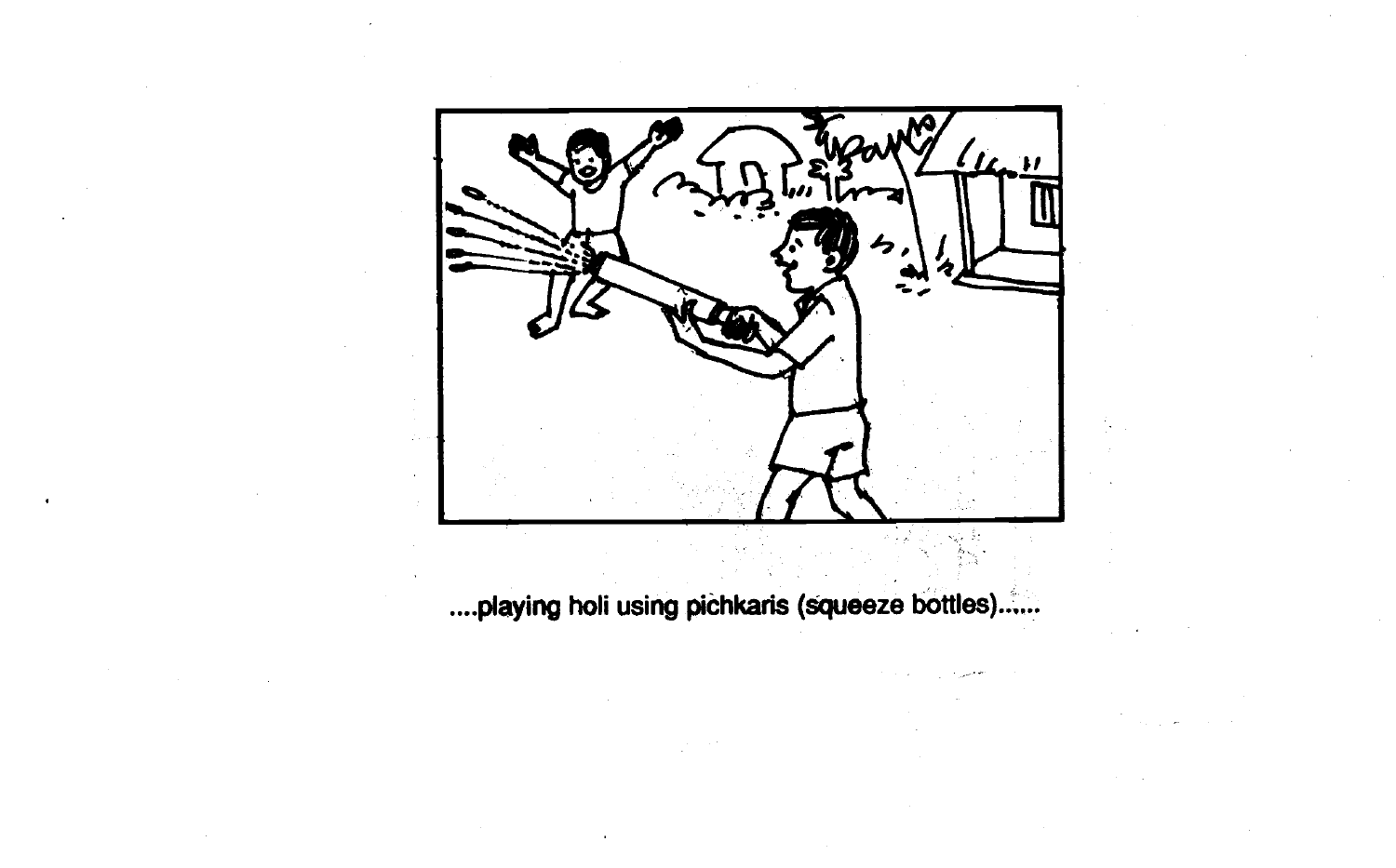

....decorating Christmas Tree....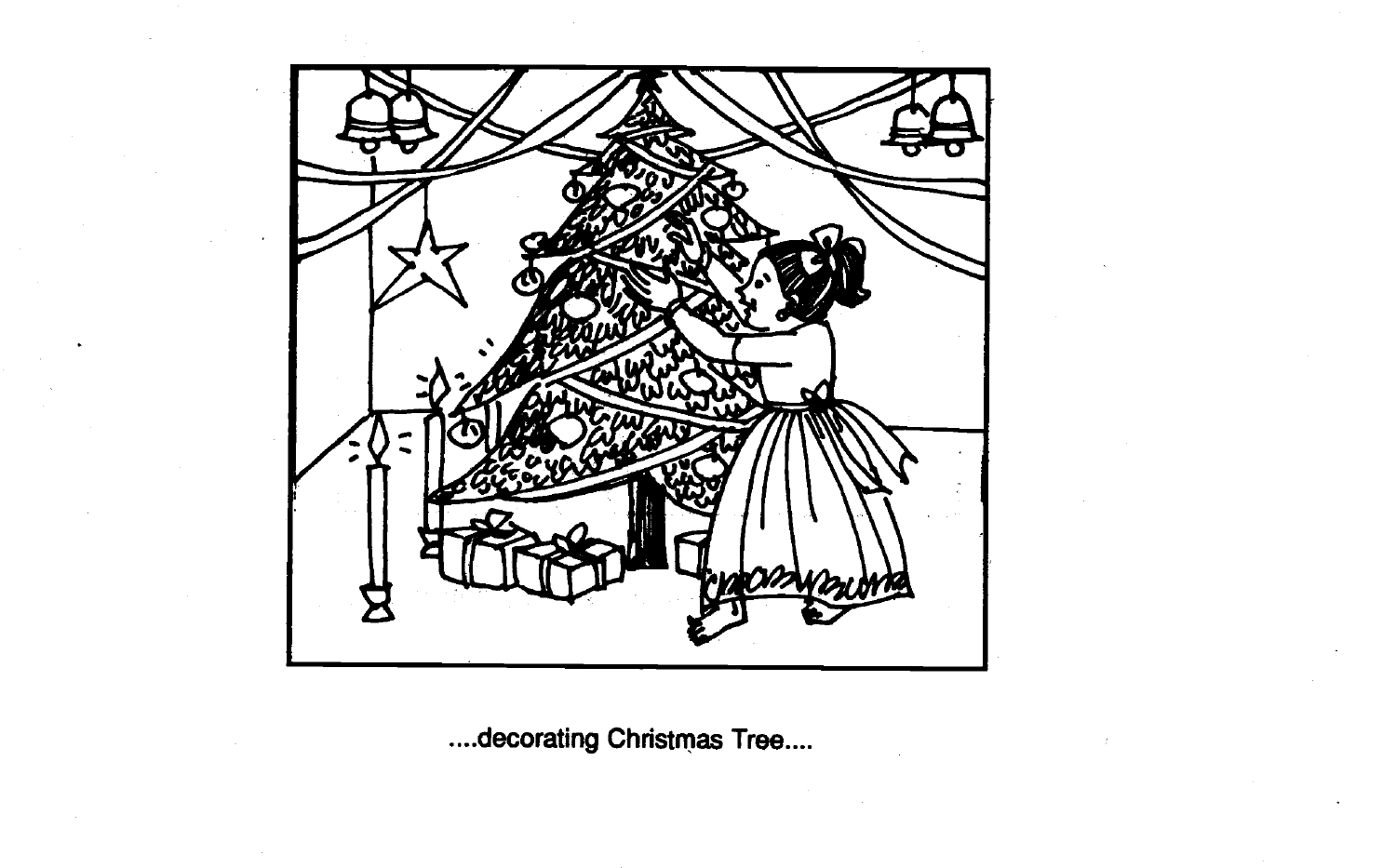### **Contributors**

#### Jayanthl Narayan Jandhyala Shobha

M.S. (Sp.Ed) Ph. D., D.S.Ed. M.Sc. (Child Devt.)<br>Project Coordinator Research Assis

# **Research Assistant**

### **Project Advisory Committee**

Dr. V. Kumartah Dr. D.K. Menon Associate Professor (Cl. Psy.) Director; NIMH<br>NIMHANS, Bangalore **Ms. V. Vimala**<br>
Vice Principal<br>
Vice Principal Balavihar Training School, Madras<br>**Prof. K.C. Panda** Prof. K.C. Panda Mr. T. A. Subba Rao<br>Principal Mr. T. A. Subba Rao Regional College of Education, Bhubaneswar. Dr. N.K. Jangira<br>Professor (Special Education) **Mrs. Reeta Peshawaria**<br>Lect. in Cl. Psychology 1 NCERT, New Delhi Ms. Girija Devl Asst. Communication Devt. Ofticer UNICEF, Hyderabad

Ŷ.

Asst.Prof. of Psychiatry, NIMH

Lect. in Speech Pathology<br>& Audiology, NIMH

Lect. in Cl. Psychology, NIMH